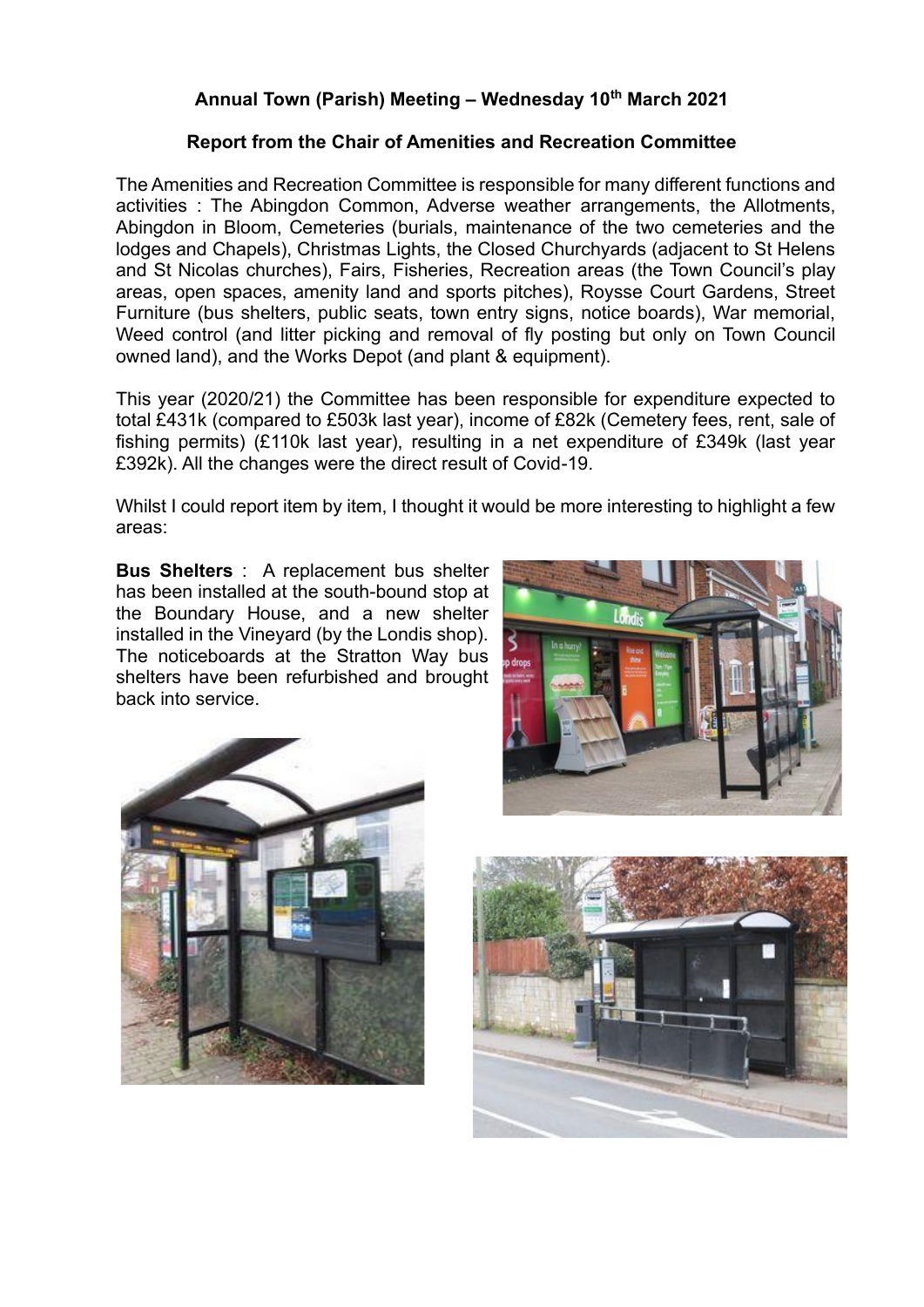**Cemeteries** : The Cemeteries continue to receive compliments from residents and are a credit to the Town. It is estimated that during the Christmas period over 2,500 people visited the Cemeteries. Since last year sheep and bees have been sited in the Spring Road Cemetery - this has not only reduced maintenance costs but also aided the local environment. The Cemetery fees were adjusted to allow former residents who had been resident in an Oxfordshire care home in recent years to be interred at the residential rate. Work to identify possible sites, determine costs, draw up a business plan and a project timeline for a new cemetery has unfortunately been delayed by the Pandemic.

**Christmas Lights** : Once again the Christmas Lights attracted many favourable comments from both residents and visitors. This year the Council sourced the Christmas Tree and purchased large baubles for it which were widely appreciated. Unfortunately, the Pandemic meant that the annual Christmas tree recycling scheme usually provided by the Council was unable to take place.

**Cycle Racks** : new cycle racks have been sited outside the Guildhall.

**Fairs:** Sadly, it was necessary (upon the advice of the County Council and District Council Officers and with the agreement of the Fair Organisers) to cancel the Michaelmas and Run-Away Fairs in 2020.



**Floral Displays** : New planters have been installed to replace worn-out ones in the town centre – some of the old ones have been moved to the Reynolds Way shopping area



and others are being offered to the allotment associations and local schools.